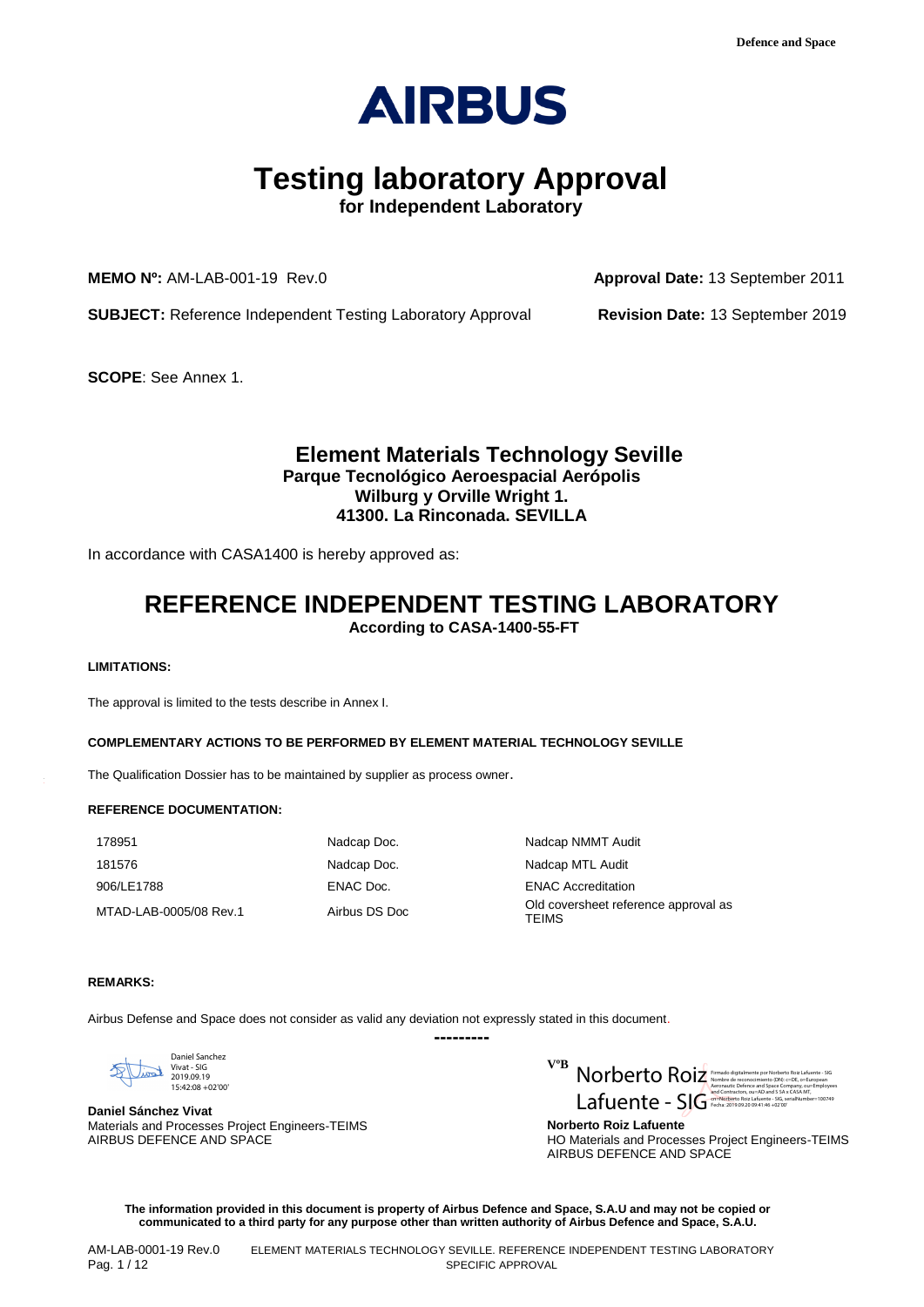# **AIRBUS**

# **ANNEX 1**

**AC7122/1 Rev B - Nadcap Audit Criteria for Non Metallic Materials Testing – Mechanical Testing**

- 1.1.1 Tensile Ambient Temperature
- 1.1.2 Tensile Non–ambient Temperature
- 1.1.3 Tensile Strain Measurement
- 1.12.1 Climbing Drum Peel
- 1.13.1 Floating Roller Peel
- 1.17.1 Bearing Strength
- 1.18.1 G1c
- 1.2.1 Compression Ambient Temperature
- 1.2.2 Compression Non–ambient Temperature
- 1.2.3 Compression Strain Measurement
- 1.21.1 Flatwise tension Sandwich
- 1.22.1 Sandwich Flexure
- 1.3.1 Shear Ambient Temperature by SBS
- 1.3.2 Shear Ambient Temperature ±45 Tension
- 1.3.5 Shear Non–ambient (any method)
- 1.3.6 Shear Strain Measurement
- 1.4.1 Flexural Ambient Temp
- 1.4.2 Flexural Non–ambient
- 1.4.3 Flexural Strain measurement
- 1.9.1 Single Lap Shear Ambient Temperature
- 1.9.2 Single Lap Shear Non–ambient Temperature

### **AC7122/2 Rev A - Nadcap Audit Criteria for Non Metallic Materials Testing – Physical Testing**

2.2.1 Density/ Specific Gravity

- 2.2.2 Fiber Tow Density (Archimedes Method)
- 2.3.1 Resin/Fiber /Void Content by: Acid Digestion
- 2.3.3 Resin/Fiber /Void Content by: Solvent wash
- 2.5.1 Volatile Content
- 2.7.1 Flow
- 2.8.1 Fiber Areal Weight
- 2.8.2 Prepreg Areal/Adhesive Film Weight

**AC7122/4 Rev A - Nadcap Audit Criteria for Non Metallic Materials Testing – Thermal Analysis**

4.1.1 Dynamic Mechanical Analysis (DMA)

4.3.1 Differential Scanning Calorimetry (DSC)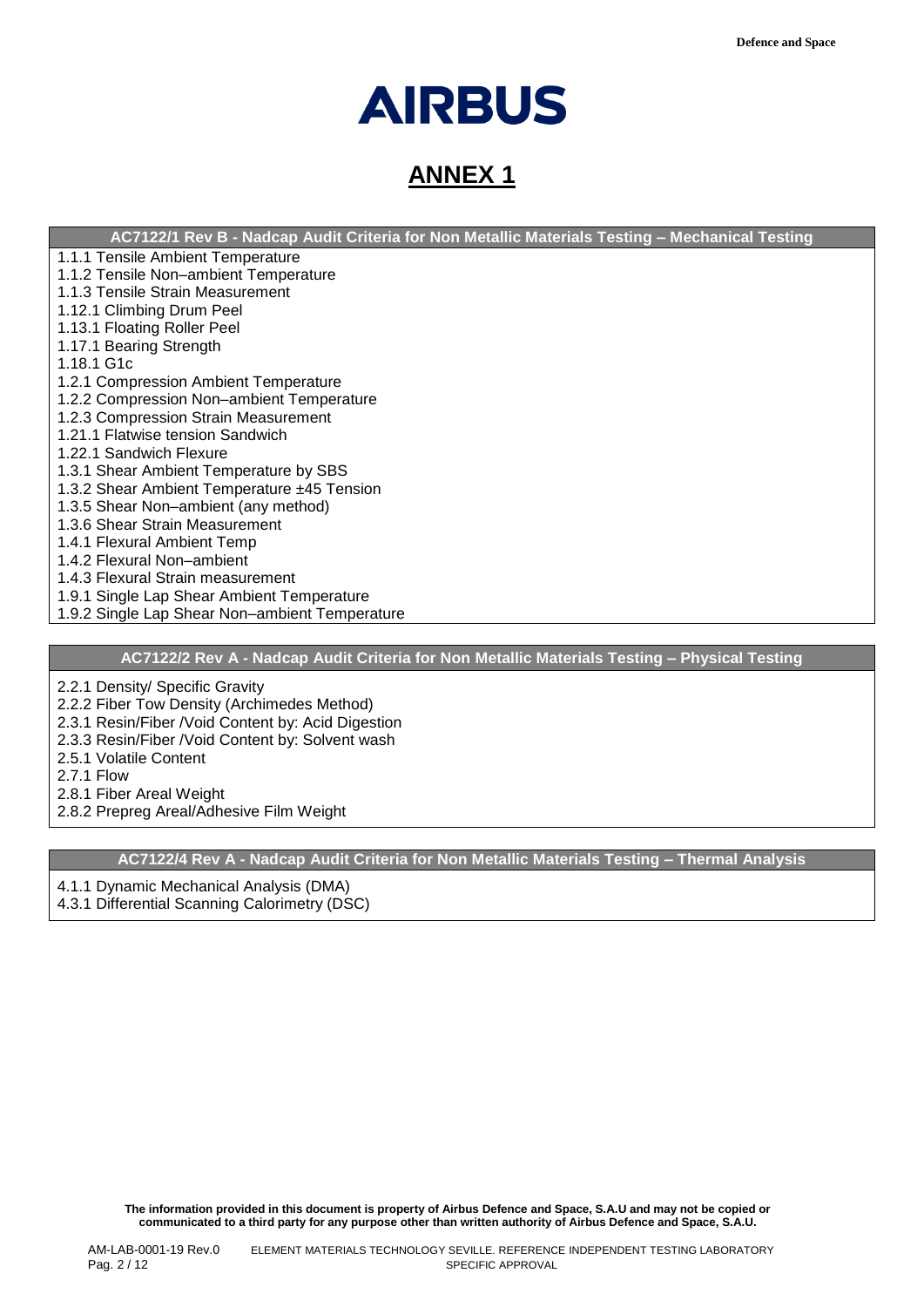

**AC7101/3 Rev C - Nadcap Audit Criteria for Materials Test Laboratories – Mechanical Testing**

(A) Room Temperature Tensile (CT) Compression Testing (KR) Curve (Resistance to Fracture) Testing (O) High Cycle Fatigue (P) Fracture Toughness (XE) Crack Propagation/Crack Growth Testing (XN) Bend Testing

**AC7101/4 Rev F - Nadcap Audit Criteria for Materials Test Laboratories – Metallography and Microindentation Hardness**

(L0) Metallographic Evaluation

(L11) Grain Size

(L3) Near Surface Examinations – Oxidation/Corrosion

(L8) Near Surface Examinations – Alpha Case: Wrought Titanium

(XL) Macro Examination

**AC7101/5 Rev D - Nadcap Audit Criteria for Materials Test Laboratories – Hardness Testing (Macro)**

(M1) Brinell Hardness

(M2) Rockwell Hardness

**AC7101/6 Rev C - Nadcap Audit Criteria for Materials Test Laboratories – Corrosion**

(Q1) Stress Corrosion

**AC7101/7 Rev D - Nadcap Audit Criteria for Materials Test Laboratories – Mechanical Testing Specimen Preparation**

(Z) Standard Specimen Machining

**AC7101/11 Rev C - Nadcap Audit Criteria for Materials Test Laboratories – Fastener Testing**

(13) Shear Strength – Double Shear (40L25) Metallography – Grain Size (40L3) Metallography – Oxidation / Corrosion (40L8) Metallography –Alpha Case: Wrought Titanium (6–M2) Hardness – Rockwell (8–A) Tensile Test – Axial Tensile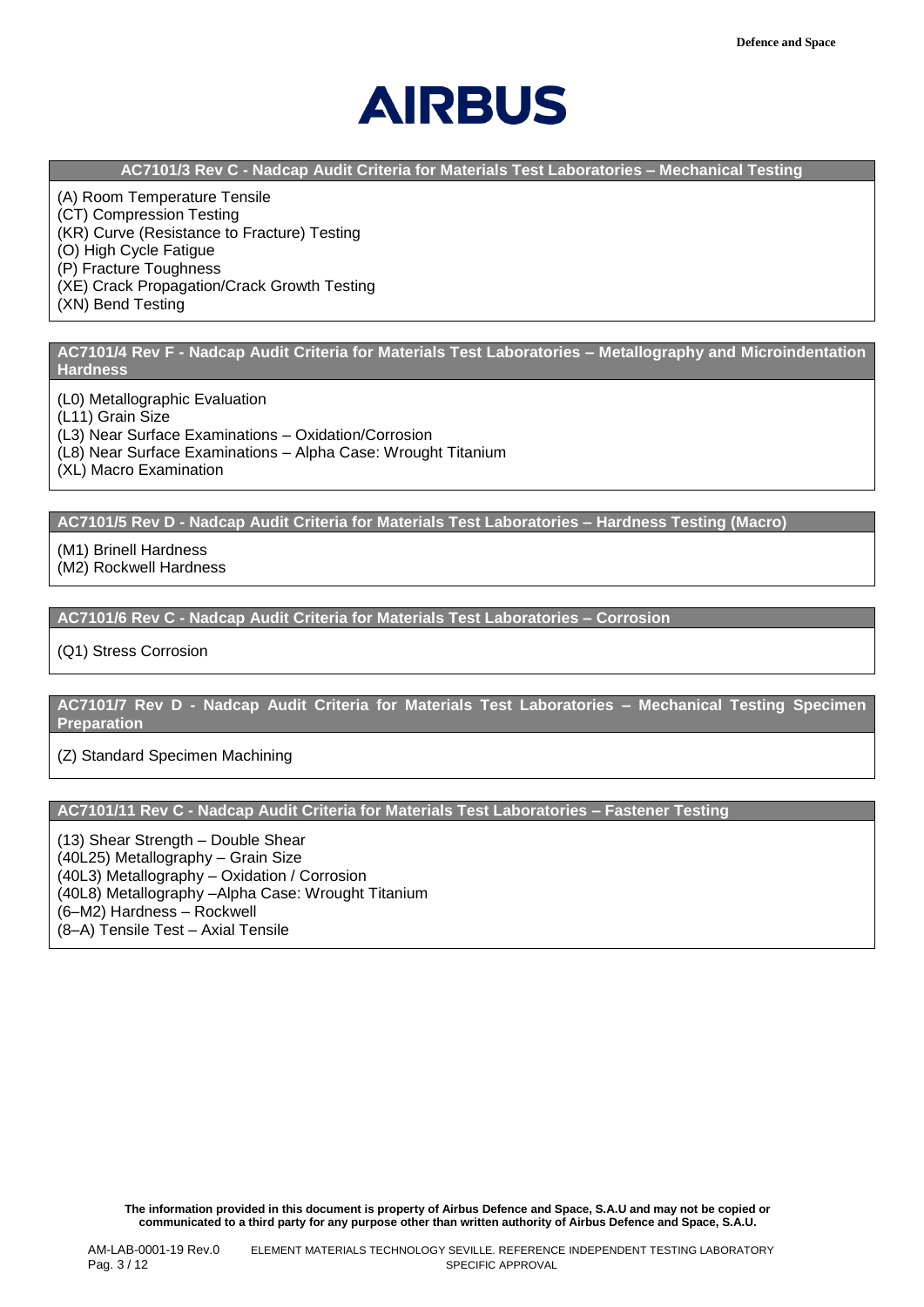

| 906/LE1788 Rev. 8 |  |
|-------------------|--|
|-------------------|--|

| <b>Metallic Materials. General</b>                                                       |                                                                                                                                                                                         |
|------------------------------------------------------------------------------------------|-----------------------------------------------------------------------------------------------------------------------------------------------------------------------------------------|
| Tensile<br>Load (up to 250 kN)<br>Strain $(0 - 25$ mm)                                   | ASTM E8/E8M-16a<br><b>ASTM B557M-15</b><br><b>ASTM B557-15</b><br>ASTM A370-17a (sections 5 to 13)<br>EN 2002-001: 2005<br>UNE-EN ISO 6892-1: 2017                                      |
| Axial fatigue (HCF)<br>Load (up to 250 kN)                                               | EN 6072:2010                                                                                                                                                                            |
| Fracture toughness (K1c)<br>Load (up to 250 kN)<br>Strain $(0 - 2.5$ mm)                 | <b>ASTM E399-17</b>                                                                                                                                                                     |
| <b>Rockwell Hardness</b><br>(Scales HRA, HRB, HRC y HR15T)                               | <b>ASTM E18-17e1</b>                                                                                                                                                                    |
| Metallic Materials. Aluminum Alloys and other Non-Ferromagnetic Metallic Alloys          |                                                                                                                                                                                         |
| <b>Electrical Conductivity</b><br>$(0 - 59$ MS/m)                                        | EN 2004-1:1996<br><b>ASTM E1004-17</b>                                                                                                                                                  |
| <b>Plastic and Composites. Fiber Reinforced Plastic Laminates</b>                        |                                                                                                                                                                                         |
| <b>Plain Tensile Test</b><br>Load (up to 250 kN)<br>Strain $(0 - 25$ mm)<br>Strain gages | UNE-EN 2561:1996<br>UNE-EN ISO 527-1:2012<br>UNE-EN ISO 527-4:1997<br>UNE-EN ISO 527-5:2010<br>ASTM D3039/D3039M-17 EN 2597:1998<br>UNE EN 2597:1999<br>AITM 1-0007:5 (type A specimen) |
| Open Hole and Filled Hole Tensile Strength<br>Load (up to 250 kN)                        | AITM 1-0007:5                                                                                                                                                                           |
| Compression<br>Load (up to 250 kN)<br>Strain $(0 - 25$ mm)<br>Strain gages               | UNE-EN 2850: 2017<br>AITM 1-0008:8 (type A specimen)<br>ASTM D6484/D6484M-14                                                                                                            |
| Open Hole and Filled Hole Compression Strength<br>Load (up to 250 kN)                    | AITM 1-0008:8<br>ASTM D6484/D6484M-4                                                                                                                                                    |
| Interlaminar Shear Strength<br>Load (up to 250 kN)                                       | ASTM D2344/D2344-16<br>UNE-EN 2563: 1997<br>UNE-EN ISO 14130:1999                                                                                                                       |
| Flexure<br>Load (up to 250 kN)<br>Strain $(0 - 50$ mm)                                   | UNE-EN ISO 14125:1999<br>UNE-EN ISO 14125+A1:2011<br>UNE-EN 2562:1997<br><b>ASTM D790-17</b>                                                                                            |
| In Plane Shear Strength<br>Load (up to 250 kN)<br>Strain gages                           | ASTM D3518/D3518M-13<br>EN 6031:2015<br>AITM 1-0002:3<br>UNE-EN ISO 14129:1999                                                                                                          |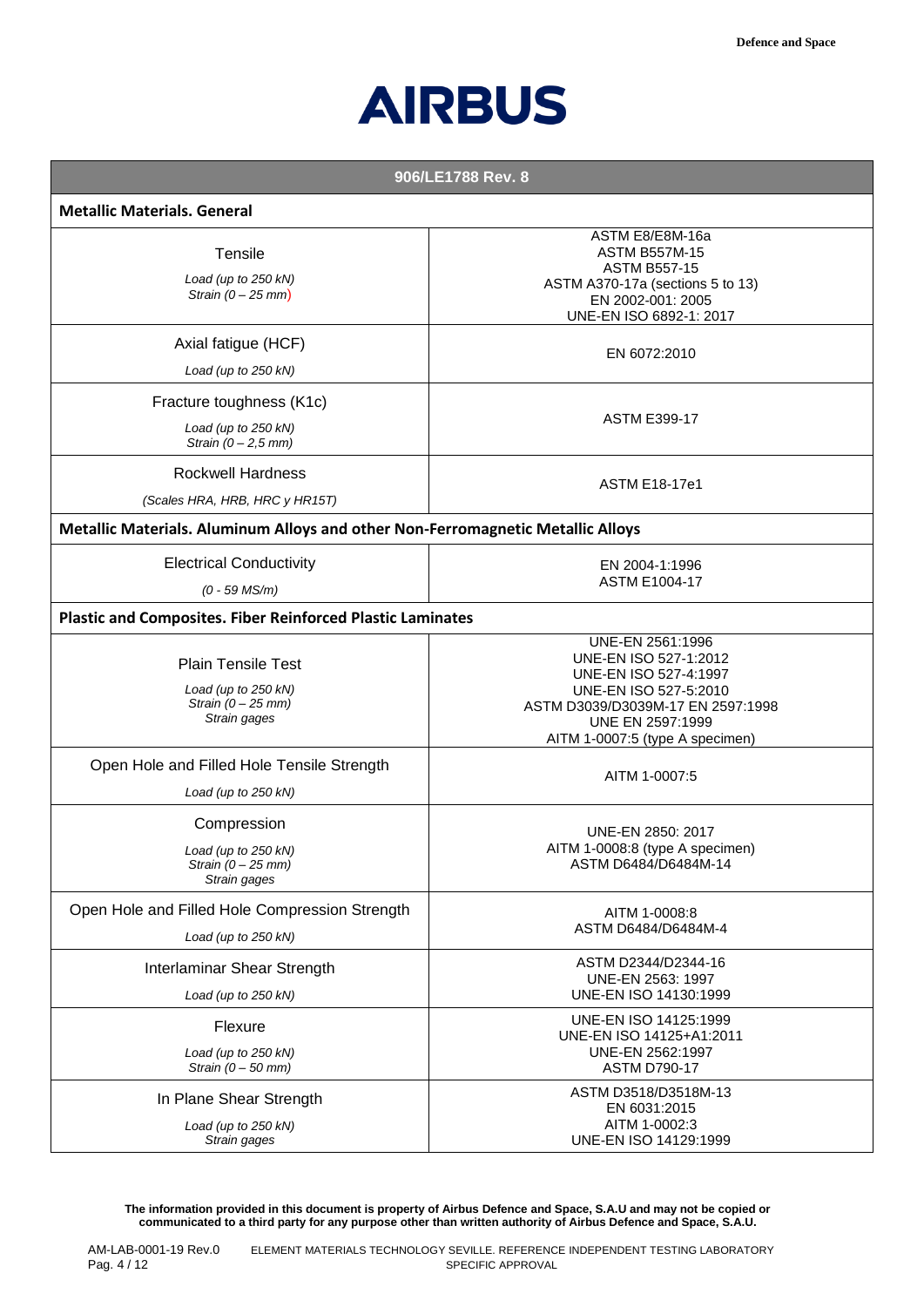

| 906/LE1788 Rev. 8 (Cont.)                                                                                  |                                                                                                                      |
|------------------------------------------------------------------------------------------------------------|----------------------------------------------------------------------------------------------------------------------|
| Plastic and Composites. Fiber Reinforced Plastic Laminates (Cont.)                                         |                                                                                                                      |
| Interlaminar fracture toughness<br>Load (up to 250 kN)                                                     | EN 6033: 2015                                                                                                        |
| Determination of the Extent of Cure by Differential<br><b>Scanning Calorimetry (DSC)</b>                   | UNE-EN 6064:2017<br>AITM 3-0008:1                                                                                    |
| Determination of Glass Transition Temperature by<br>Modulated Differential Scanning Calorimetry<br>(MTDSC) | ASTM E2602-09                                                                                                        |
| Determination Extent of Cure by Modulated<br><b>Differential Scanning Calorimetry (MTDSC)</b>              | <b>Internal Procedure</b>                                                                                            |
| Determination of Glass Transition Temperature by<br>Dynamic Mechanical Analysis (DMA)                      | AITM 1-0003:3                                                                                                        |
| Fiber, Resin, Void Volume                                                                                  | ASTM D2734-16 (métodos A y C)<br>ASTM D3171-15 (método I procedimientos A, B y E y<br>método II)<br>UNE-EN 2564:1999 |
| <b>Plastic and Composites. Plastics</b>                                                                    |                                                                                                                      |
| <b>Tensile Strength</b><br>Load (up to 250 kN)<br>Strain $(0 - 25$ mm)<br>Strain gages                     | <b>ASTM D638-14</b><br>UNE-EN ISO 527-1:2012                                                                         |
| <b>Compression Strength</b><br>Load (up to 250 kN)<br>Strain $(0 - 25$ mm)<br>Strain gages                 | <b>ASTM D695-15</b><br>UNE-EN ISO 604:2003                                                                           |
| Qualitative analysis by infrared spectroscopy (FTIR)                                                       | ASTM E573-01(13)<br>ISO 4650:2012                                                                                    |
| <b>Plastic and Composites. Cores and Sandwich Materials</b>                                                |                                                                                                                      |
| <b>Climbing Drum Peel</b><br>Load (up to 250 kN)                                                           | ASTM D1781-98(12)<br>UNE-EN 2243-3: 2006                                                                             |
| Compression<br>Load (up to 250 kN)                                                                         | ASTM C365/C365M-16<br><b>UNE-EN ISO 844: 15</b>                                                                      |
| Flexure<br>Load (up to 250 kN)<br>Strain $(0 - 25$ mm)                                                     | AITM 1-0018: 2<br>ASTM C393/C393M-16                                                                                 |
| <b>Core Shear</b><br>Load (up to 250 kN)                                                                   | ASTM C273/C273M-16                                                                                                   |
| <b>Flatwise Tensile</b><br>Load (up to 100 kN)                                                             | ASTM C297/C297M-16<br>UNE-EN 2243-4: 2006<br>AITM 1-0025: 1                                                          |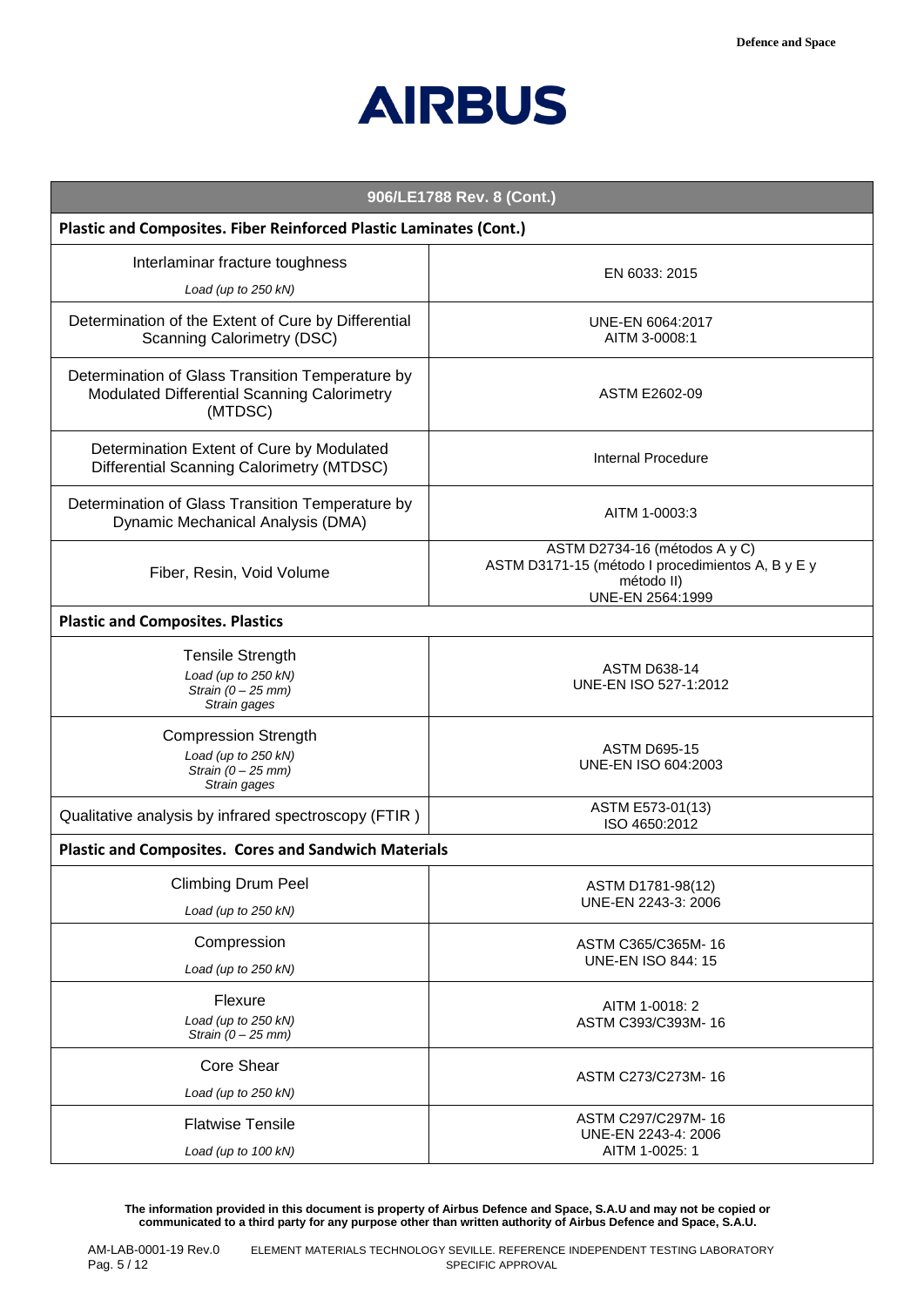

| 906/LE1788 Rev. 8 (Cont.)                                                                                                |                                                                                           |
|--------------------------------------------------------------------------------------------------------------------------|-------------------------------------------------------------------------------------------|
| <b>Plastic and Composites. Adhesives</b>                                                                                 |                                                                                           |
| <b>Flatwise Tensile</b><br>Load (up to 100 kN)                                                                           | ASTM C297/C297M-16<br>UNE-EN 2243-4: 2006<br>AITM 1-0025: 1                               |
| Interlaminar fracture toughness<br>Load (up to 250 kN)                                                                   | AITM 1-0053:6                                                                             |
| Peel Metal-Metal<br>Load (up to 100 kN)                                                                                  | UNE-EN 2243-2:2006<br>ISO 4578:97<br>ASTM D3167-10                                        |
| Single Lap Shear<br>Load (up to 100 kN)                                                                                  | ASTM D3165 07<br><b>ASTM D1002-10</b><br>AITM 1-0019:4<br>ISO 4587:03<br>UNE-EN 2243-1:06 |
| Plastic and Composites. Fiber Reinforced Plastic Preimpregnates, Adhesives, Resins and Other Non-Cured<br><b>Systems</b> |                                                                                           |
| <b>Volatile Content</b><br>(Temperature from 0 °C to 180 °C)                                                             | UNE-EN 2330:1996<br>UNE-EN 2558:1997                                                      |
| <b>Resin/Fiber Content</b>                                                                                               | UNE-EN 2331:1996 (Method C)<br>UNE-EN 2559:1997 (Method C)                                |
| Mass per Unit of Area                                                                                                    | UNE-EN 2329:1996<br>UNE-EN 2557:1997                                                      |
| Differential Scanning Calorimetry (DSC)                                                                                  | AITM 3-0002:2<br>UNE-EN 6041:2018                                                         |
| Determination of Glass Transition Temperature by<br>Modulated Differential Scanning Calorimetry<br>(MTDSC)               | ASTM E2602-09                                                                             |
| Qualitative analysis by infrared spectroscopy (FTIR)                                                                     | AITM 3-0003:2<br>ASTM E1252-98(13)                                                        |
| <b>Gel Time</b>                                                                                                          | AITM 3-0004:2                                                                             |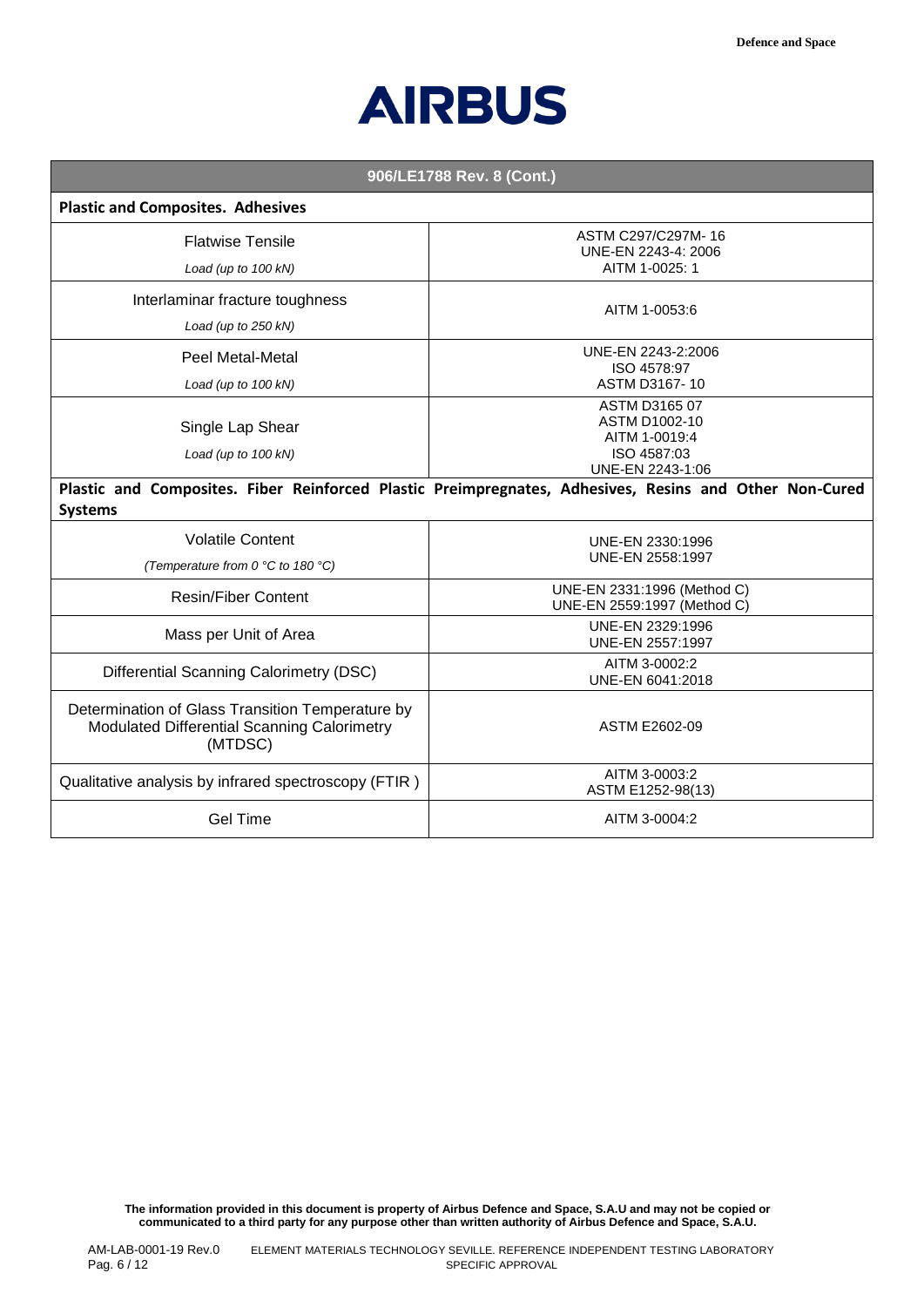

|                                                                                                                                                                                      | <b>OTHERS</b>                               |
|--------------------------------------------------------------------------------------------------------------------------------------------------------------------------------------|---------------------------------------------|
| Pin-Type Bearing Test of Metallic Materials                                                                                                                                          | ASTM E238                                   |
| Analysis of Aluminum Alloys by Spark Atomic<br><b>Emission Spectrometry</b>                                                                                                          | <b>ASTM E1251</b>                           |
| Surface Roughness Measurements using Surface<br><b>Contact Stylus Method</b>                                                                                                         | AITM 1-0070                                 |
| Metallic and oxide coatings. Measurement of<br>coating thickness. Microscopical method                                                                                               | <b>UNE EN ISO 1463</b>                      |
| Exfoliation Corrosion Susceptibility in 2XXX and<br>7XXX Series Aluminum Alloys (EXCO Test)                                                                                          | ASTM G34                                    |
| Node Tensile Strength of Honeycomb Core<br><b>Materials</b>                                                                                                                          | ASTM C363/363M                              |
| Water Pick Up Test-Method to determine the<br>impregnation level of Prepreg Materials                                                                                                | AITM 2-0061                                 |
| Aerospace series. Fibre reinforced plastics.<br>Procedure por the determination of the conditions of<br>exposure to humid atmosphere and the<br>determination of moisture absorption | prEN 3615                                   |
| Aerospace series. Fibre reinforced plastics.<br>Determination of the effect of exposure to humid<br>atmosphere on physical and mechanical<br>characteristics                         | <b>UNE-EN 2823</b>                          |
| Paint and varnishes. Cross-cut Test<br>Wet and dry                                                                                                                                   | <b>ISO 2409</b><br><b>UNE-EN ISO 2812-2</b> |
| Compressive properties of Polymer Matrix<br>Composite Materials using a Combined Loading<br>Compression (CLC) Test Fixture                                                           | ASTM D6641/D6641M                           |
| Aerospace series. Carbon fibre thermosetting resin.<br>Unidirectional Laminates. Compression test parallel<br>to fibre direction<br>Types $B_1$ and $B_2$                            | prEN 2850                                   |
| Fiber Reinforced Plastics. Determination of<br><b>Compression Strength After Impact</b>                                                                                              | AITM1-0010                                  |
| Fiber Reinforced Plastics. Determination of<br>Compression and Tension Strength After Impact                                                                                         | AITM1-0076                                  |
| Aerospace series. Non-metallic materials. Foaming<br>structural adhesives. Test methods. Part 2:<br>Compressive tube shear                                                           | prEN 2667-2                                 |
| Test Method for determining the Pore Content of<br>Fiber Reinforced Plastics using Automatic Image<br>Analysis                                                                       | AITM 4-0003                                 |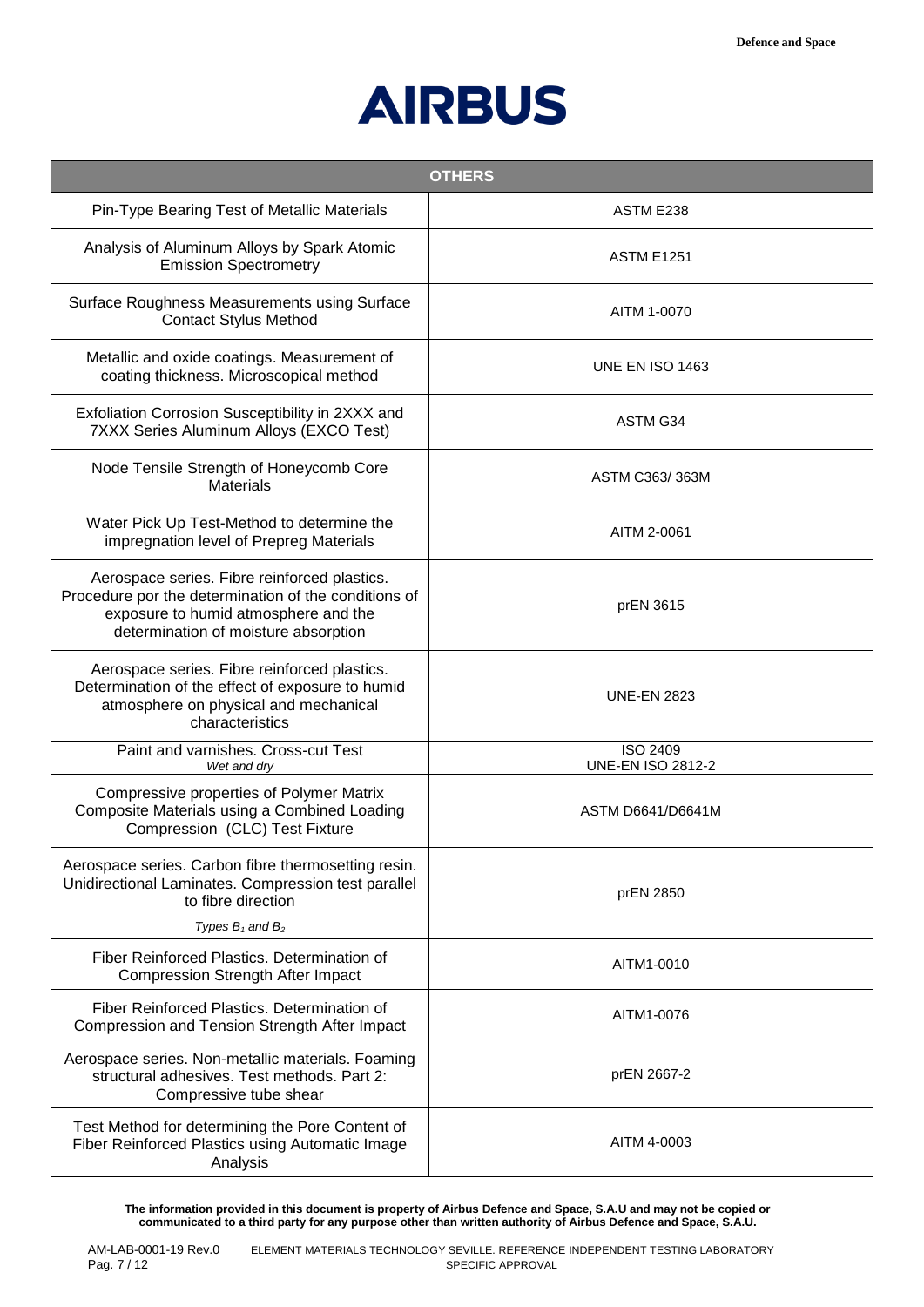

| <b>OTHERS (Cont.)</b>                                                                                       |                                                      |
|-------------------------------------------------------------------------------------------------------------|------------------------------------------------------|
| Macroscopic and Microscopic Examination of Fiber<br><b>Reinforced Plastic</b>                               | AITM 4-0005                                          |
| Standard Guide for Preparation of Metallographic<br>Specimens                                               | ASTM E3                                              |
| Fibre Reinforced Plastics. Determination of Pull-Out/<br>Pull-Through Strength on Riveted Joints            | AITM 1-0066                                          |
| Determination of Gel Time and Viscosity<br>Gel Time. Method B                                               | AITM 3-0004                                          |
| Paint and varnishes. Determination of film thickness<br>Method 6A. Cross-sectioning. Version 1. By grinding | <b>UNE EN ISO 2808</b>                               |
| Measuring coating thickness by equipments of the<br>magnetic and eddy current type                          | AITM 6-6006                                          |
| Metallic and oxide coatings. Measurement of<br>coating thickness. Microscopical method                      | <b>UNE EN ISO 1463</b>                               |
| Determination of electrical resistivity by ohmic<br>method                                                  | AITM 2-0031                                          |
| Reticulation tests in epoxy and polyurethane primers                                                        | I+D-E-299                                            |
| Axial load on bushes and Bearings                                                                           | AIPS03-03-012<br>ADET 0191                           |
| Shear Testing of Aluminum Alloys                                                                            | ASTM B769                                            |
| Shear Testing of Thin Aluminum Alloys Products                                                              | ASTM B831                                            |
| Density of Sandwich Core Materials                                                                          | <b>ASTM C271/271M</b>                                |
| Diffusion in alclad                                                                                         | I+D-P-220                                            |
| <b>Brinell Hardness of Metallic Materials</b>                                                               | ASTM E10                                             |
| Eutectic melting                                                                                            | I+D-P-220                                            |
| Determining the Inclusion Content of Steel                                                                  | <b>ASTM E45</b>                                      |
| Intergranular Oxidation                                                                                     | I+D-P-225                                            |
| Metallic Materials. Tensile testing<br>Room Temperature and elevated temperature                            | <b>UNE-EN ISO 6892-1</b><br><b>UNE-EN ISO 6892-2</b> |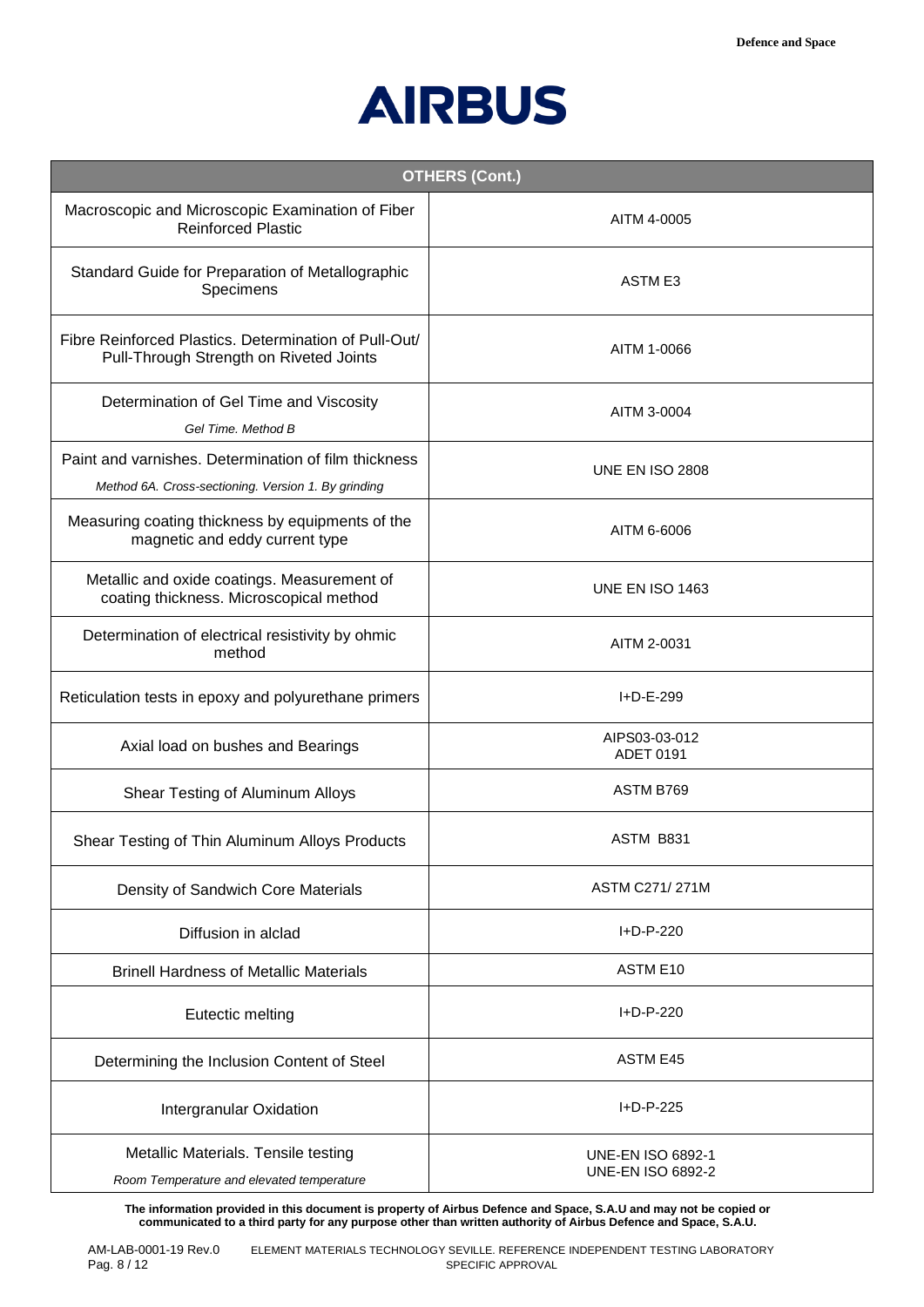

| <b>OTHERS (Cont.)</b>                                                                                                                                              |                          |
|--------------------------------------------------------------------------------------------------------------------------------------------------------------------|--------------------------|
| Test Load for Swaging of Control Cables                                                                                                                            | I+D-P-377                |
| Moisture Absorption Properties and Equilibrium<br>Conditioning of Polymer Matrix Composite Materials<br>Procedures B and D                                         | ASTM D5229/D5229M        |
| Composite Laminates. Bearing Test on Fasteners<br>Joints                                                                                                           | I+D-E-325                |
| Bearing/ Bypass interaction response of Polymer<br>Laminates Using 2-Fasteners Specimens<br>Procedure B (Single shear): Tensile and compressive bearing/<br>bypass | <b>ASTM D7248/D7248M</b> |
| Bearing Response of Polymer Matrix Composite<br>Laminates<br>Procedure B (Single shear): Compressive                                                               | ASTM D5961/D5961M        |
| Paint and varnishes. Examination and preparation of<br>test samples                                                                                                | <b>ISO 1513</b>          |
| Industrial woven wire cloth. Technical requirements<br>and tests                                                                                                   | <b>ISO 9044</b>          |
| Fiber Reinforced Plastics. Determination of Plain,<br>Open Hole and Filled Hole Compression Strength<br>Specimen Types: A3 and B3                                  | AITM 1-0008              |
| <b>Compressive Properties of Rigid Cellular Plastics</b>                                                                                                           | ASTM D1621               |
| <b>Compression Test on Carbon Fiber Laminates</b>                                                                                                                  | $I + D - E - 051$        |
| Fibre-Reinforced plastic composites. Determination<br>of compressive properties in the in-plane direction<br>Method 2. End loading                                 | <b>UNE-EN ISO 14126</b>  |
| Open-Hole Compressive Strength of Polymer Matrix<br><b>Composite Laminates</b><br>Procedure B                                                                      | ASTM D6484/ D6484M       |
| Edgewise Compressive Strength of Sandwich<br>Constructions                                                                                                         | <b>ASTM C364/C364M</b>   |
| Fibre Reinforced Plastics. Determination of<br>Compression Strength after Impact on Thin Skin                                                                      | AITM 1-0077              |
| <b>Compressive Residual Strenght Properties of</b><br>Damage Polymer                                                                                               | ASTM D7137/D7137M        |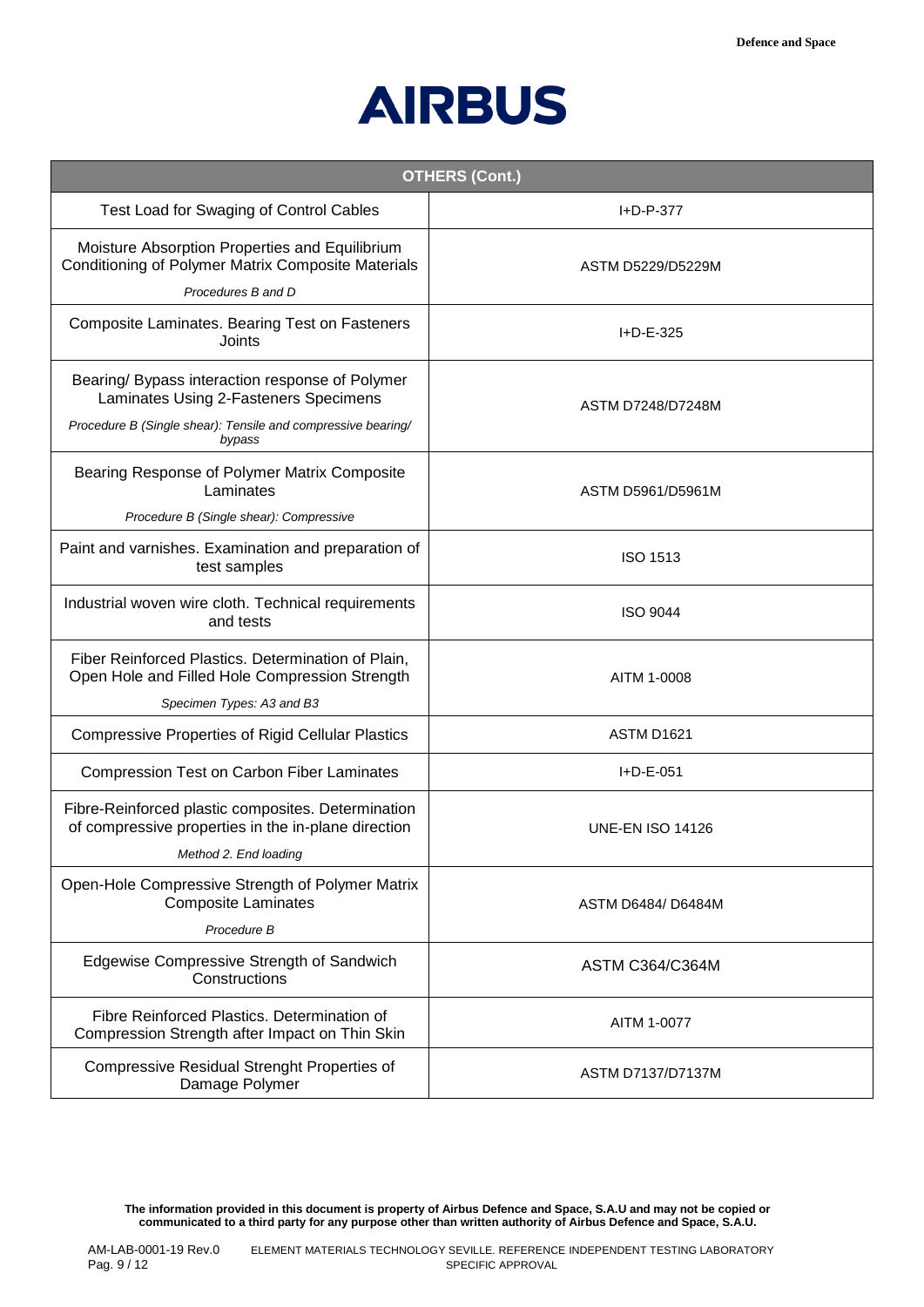

|                                                                                                                                                                                        | <b>OTHERS (Cont.)</b>                                                              |
|----------------------------------------------------------------------------------------------------------------------------------------------------------------------------------------|------------------------------------------------------------------------------------|
| Textile-glass reinforced plastics, prepregs, moulding<br>compounds and laminates. Determination of the<br>textile-glass and mineral-filler content. Calcination<br>Methods<br>Method A | <b>UNE-EN ISO 1172</b>                                                             |
| Determination of Resin Content of Prepregs                                                                                                                                             | QVA-Z10-46-20                                                                      |
| Textile Glass Fibre Preimpregnates. Test Method for<br>the Determination of the Resin and Fibre Content<br>and Mass of fibre per Unit Area<br>Method A                                 | <b>UNE-EN 2331</b>                                                                 |
| In-Plane Shear Strength of Reinforced Plastics                                                                                                                                         | ASTM D3846                                                                         |
| Determination of Interlaminar Shear Strenght of<br>Carbon, Glass and Aramid Fibre Composites                                                                                           | ABT 1-0006<br>$I + D - E - 031$<br>I+D-E-255<br>$I + D - E - 352$<br>QVA-Z10-46-09 |
| Plastics. Differential Scanning Calorimetry (DSC).<br>Part. 3: Determination of Temperature and Enthalpy<br>of Melting and Crystallization                                             | <b>UNE-EN ISO 11357-3</b>                                                          |
| Apparent Density of Rigid Cellular Plastics                                                                                                                                            | ASTM D1622/D1622M<br>DIN EN ISO 845                                                |
| Textile Glass Reinforced Plastics. Determination of<br>void content, loss on ignition, mechanical<br>disintegration and statistical counting Methods<br>Method A: Loss on ignition     | <b>UNE-EN ISO 7822</b>                                                             |
| Adhesive-Bonded Surface Durability of Aluminum<br>(Wedge Test)                                                                                                                         | ASTM D3762                                                                         |
| General Techniques for Obtaining Infrared Spectra<br>for Qualitative Analysis<br>ATR - Reflectance                                                                                     | <b>ASTM E1252</b><br>ASTM E168                                                     |
| Determination of the Laminate Ply Thickness                                                                                                                                            | I+D-E-123<br>$I + D - E - 124$<br>I+D-E-243                                        |
| Plastics. Film and Sheeting. Determination of<br>Thickness by Mechanical Scanning                                                                                                      | <b>ISO 4593</b>                                                                    |
| Fiber Reinforced Plastics. Determination of Fatigue<br>of Fasteners in Mechanically Fastened Joints under<br><b>Constant Amplitude Loading</b>                                         | AITM 1-0074                                                                        |
| Fiber Reinforced Plastics. Constant Amplitude<br><b>Fatigue Testing on Coupons</b><br>Annex F                                                                                          | AITM 1-0075                                                                        |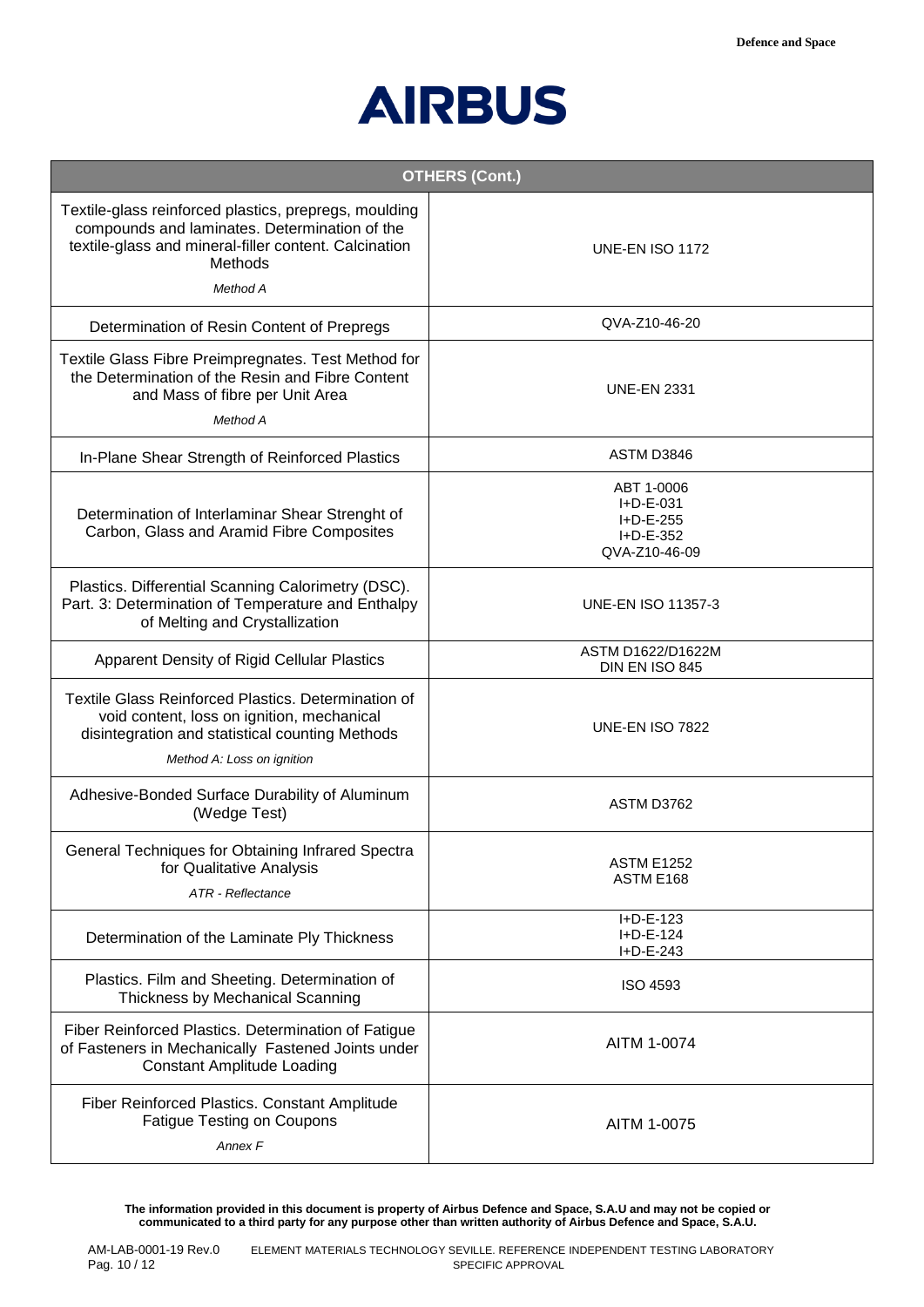

| <b>OTHERS (Cont.)</b>                                                                                                                         |                                                                             |
|-----------------------------------------------------------------------------------------------------------------------------------------------|-----------------------------------------------------------------------------|
| Tension- Tension Fatigue of Polymer Matrix<br><b>Composite Materials</b><br>(Amplitude Loading)                                               | ASTM D3479/D3479M                                                           |
| Uniaxial Fatigue Properties of Plastics<br>Procedure A: Fatigue Testing in tension                                                            | ASTM D7791                                                                  |
| <b>Flexural Fatigue Properties of Plastics</b><br>Procedure B: Four-point Loading Systems                                                     | ASTM D7774                                                                  |
| Open-Hole Fatigue Response of Polymer Matrix<br><b>Composite Laminates</b>                                                                    | <b>ASTM D7615/D7615M</b>                                                    |
| Flexural Properties of Unreinforced and Reinforced<br>Plastics and Electrical Insulating Materials by Four-<br>Point Bending<br>Procedure B   | ASTM D6272                                                                  |
| <b>Flexural Properties of Polymer Matrix Composites</b><br><b>Materials</b><br>Procedure B: Four-point Loading Systems                        | <b>ASTM D7264/D7264M</b>                                                    |
| Fibre-Reinforced Plastic Composites. Determination<br>of Flexural Properties<br>Procedure B: Four-point Loading Systems                       | <b>UNE-EN ISO 14125</b>                                                     |
| Facesheet Properties of Sandwich Constructions by<br>Long Beam Flexure                                                                        | <b>ASTM D7249/D7249M</b>                                                    |
| Structural Adhesives. Determination of the Flow of<br>Adhesive Film                                                                           | prEN2243-7                                                                  |
| Determination of the Resin Flow of Prepregs                                                                                                   | QVA-Z10-46-33                                                               |
| Mode I Interlaminar Fracture Toughness of<br>Unidirectional Fiber-Reinforced Polymer Matrix<br>Composites                                     | ASTM D5528<br>ISO 15024                                                     |
| Determination of the Mode II Interlaminar Fracture<br><b>Toughness of Unidirectional Fiber-Reinforced</b><br><b>Polymer Matrix Composites</b> | ASTM D7905/D7905M                                                           |
| Determination of compression strength after impact<br>on thin skin                                                                            | AITM 1-0077                                                                 |
| Measuring the Damage Resistance of a Fiber-<br>Reinforced Polymer Matrix Composite to a Drop-<br>Weight Impact Event                          | ASTM D7136/D7136M                                                           |
| Mass per Unit Área (Weight) of Fabric                                                                                                         | ASTM D3776/D3776M<br>FED-STD-191 (Method 5041)<br>ISO 3801<br>QVA-Z10-46-08 |